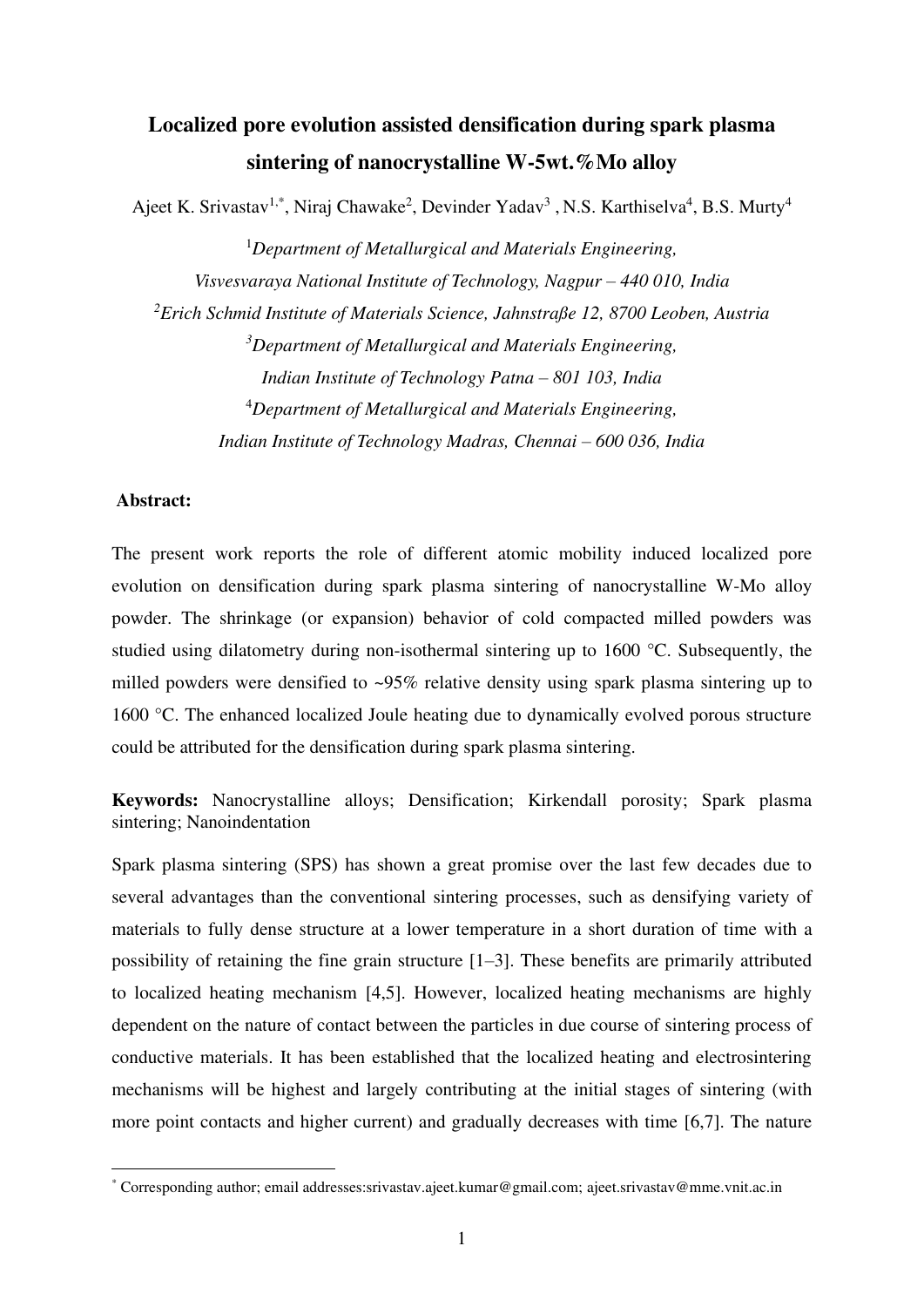of particle contacts during the sintering could be entirely different in presence of another elemental powder particles than the pure metallic powders. Further, the varying thermal induced mobility responses of atoms of various elements poses a challenge to consolidate a multi-component system [8,9]. It has been shown that the Kirkendall effect might play an important role in the evolution of particle morphologies and contacts therein in addition to the densification kinetics [10,11]. Moreover, it is expected that the electric current assisted heating and densification mechanisms will be operative for the longer time period with the evolving Kirkendall pores during the SPS of multi-components systems.

 The present paper reports the role of Kirkendall porosity on densification process during both non-isothermal sintering and the SPS of nanocrystalline W-5wt.%Mo alloy. The study shows that such systems could be densified using SPS which is otherwise difficult to sinter by conventional processes.

 Mechanical milling/alloying (MM/MA) of W and W-5wt.%Mo were performed using high-energy planetary ball mill (Fritsch Pulversitte-5, Germany). WC balls of 10 mm diameter in tungsten carbide vials were used as grinding medium. Toluene was used as a process control agent. Milling was performed at 300 rpm for 6 h with a ball to powder weight ratio of 5:1.

 The X-ray diffraction measurements were carried out using X'Pert Pro (PANalytical, The Netherlands) X-ray diffractometer with  $Cu-K_{\alpha}$  radiation in a range of 10–140 degree using 0.02° step size with a 30 s time per step. Double-Voigt analysis [12] was espoused to assess the crystallite size and its distribution after fitting the XRD patterns using a pseudo-Voigt function in HighScore Plus (version 3.0e). The adopted methodology for line profile analysis has been discussed in an earlier report [13,14]. Transmission electron microscopy was performed on milled nanocrystalline powders using Philips CM12 operated at 120 kV.

 Non-isothermal sintering was performed on cold compacted 8 mm diameter cylindrical pellet of W and W-5wt.%Mo alloy using Dilatometer (Setaram, Setsys Evolution) in Argon atmosphere with a constant heating rate of 20 K min<sup>-1</sup> and up to 1600 °C under  $\sim 0.6$ N load. The shrinkage data was used to understand the effect of Mo alloying on densification behavior of nanocrystalline W during the non-isothermal sintering.

 The consolidation of milled/alloyed powders was performed using SPS (Dr Sinter SPS-650 machine, Sumitomo Metals, Japan). The densification of milled/alloyed powders was performed in a cylindrical graphite die of 10 mm diameter up to 1600 °C by heating at 100 °C min-1 with a dwell time period of 5 min and 50 MPa uniaxial pressure applied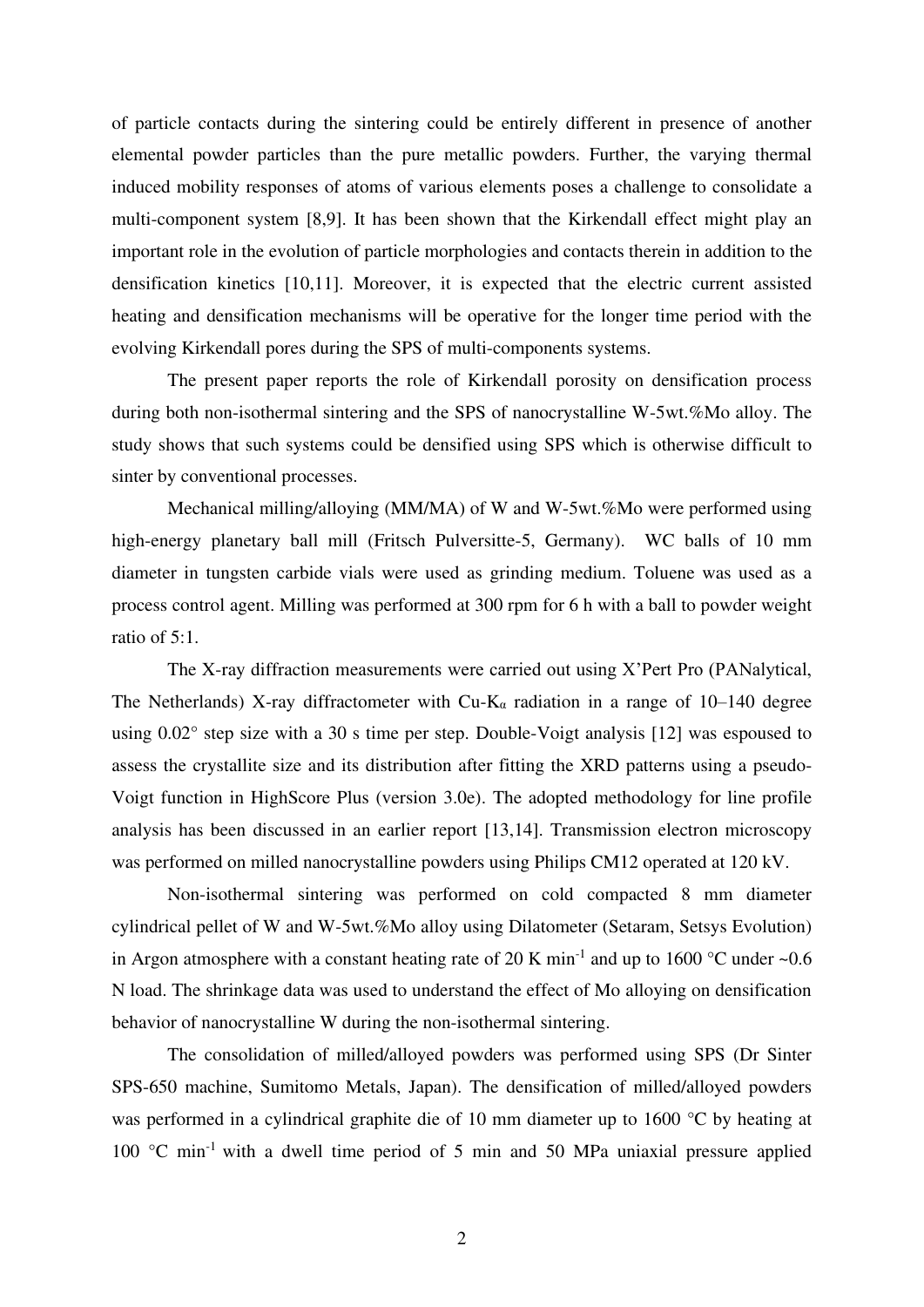throughout the process. The density of sintered samples was measured using Archimedes' principle using water as a medium.

 The non-isothermally sintered samples were investigated using a scanning electron microscope (FEI QUANTA 400 manufactured by FEI, USA). Electron backscattered diffraction (EBSD) was carried out on the electropolished samples in a FEG SEM (Inspect F, FEI, USA) equipped with TSL-OIM software using a step size of 300 nm.

 Nanoindentation study of SPS samples following the Oliver and Pharr method [15] was carried out to quantify the nanohardness and elastic modulus using Hysitron Triboindenter (TI 950, Hysitron, USA) with a Berkovich indenter at a maximum load of 8000 μN.

 The XRD patterns of milled W and W-5wt.%Mo powders in comparison to unmilled W powder are illustrated in Fig. 1(a). The magnified (211) peak as shown in Fig. 1(b) clearly indicates the peak broadening due to crystallite size refinement and induced lattice strain during milling [16,17]. Complete alloying could not be ascertained just by observing the peak profile due to low solute content and almost matching peak positions for both W and Mo [13]. The average crystallite size and its distribution is depicted in Fig. 1(c). The average crystallite size and its distribution for W-5wt.%Mo is  $44 \pm 3$  nm after MM/MA. The nanocrystalline nature of the milled powder was confirmed using the TEM micrograph (Fig.1d) and the corresponding diffraction pattern for nanocrystalline W powder.

The starting W and Mo powder particle sizes lies in the range of 3-5  $\mu$ m with nearly spherical in shape as shown in Fig.S1 (supplementary material) . However, the morphology of the milled W and W-5wt.%Mo was observed as typical flaky due to the very nature of the mechanical milling process. The bigger dimension of the milled W-5wt.%Mo was almost similar with the starting powder size as illustrated in Fig. S2 (supplementary material). The non-isothermal sintering shrinkage behavior of nanocrystalline powders is compared with the unmilled W powder in Fig. 2(a). There was an expansion for W-5wt.%Mo sample, unlike nanocrystalline W and unmilled W powders. This could be attributed to Kirkendall porosity evolved during the sintering process of W-5wt.%Mo sample. However, it is difficult to distinguish here the Kirkendall porosity and the remnant porosity after certain extent of densification. The existence of Kirkendall porosity could be supported with two inferences here. First, it has been shown earlier that W and Mo show Kirkendall porosity either as diffusion couple or during sintering [18–20]. Secondly, to understand formation of Kirkendall pores, we performed dilatometry experiment in the regime where the starting sample shows only expansion and no densification. Therefore, we sintered W-5wt.%Mo non-isothermally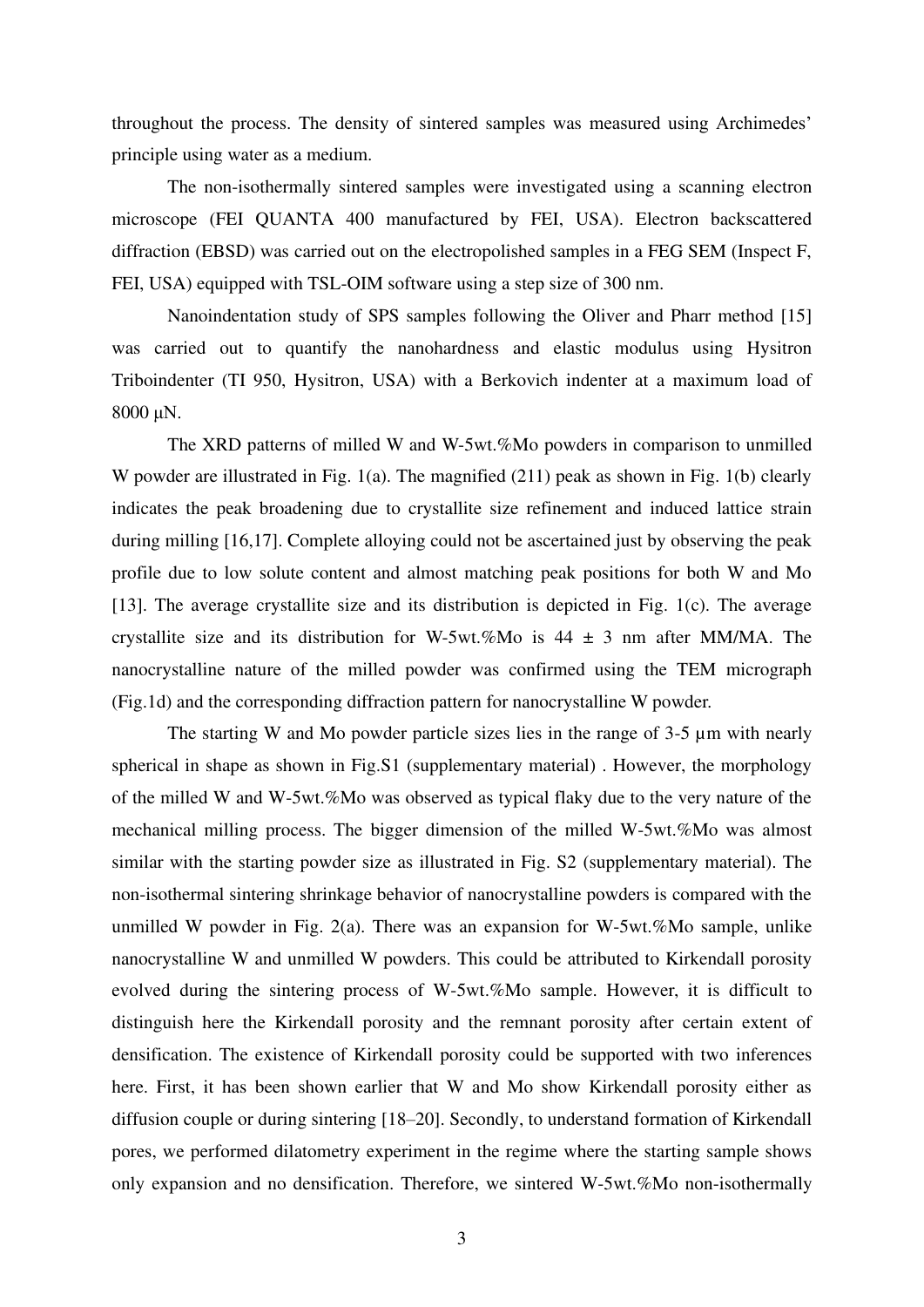up to 1450°C as the expansion was observed approximately up to 1450°C as shown in the Fig.2(a). The Fig. 2(a) inset shows the representative SEM micrograph as the porous structure evolved due to differential diffusion kinetics of W and Mo resulting in Kirkendall porosity in W-5wt.%Mo non-isothermally sintered up to 1450°C. The SEM micrographs are shown in the Fig.S3 (supplementary material). The densely appeared flakes in milled W-5wt.%Mo as illustrated in Fig.S2 transform to the porous structure as shown in Fig.S3 (supplementary material) and this could be the reason behind overall expansion of the sample as appeared in the dilatometry data. The average pore size was estimated as  $0.88 \pm 0.20 \,\mu$ m as shown in the supplementary material (Fig. S4). It is worth mentioning here that the microstructure becomes rich in point contacts developed in due course of dynamic pore evolution during the non-isothermal sintering of the W-5wt.%Mo alloy sample.

 However, the densification curves during SPS of nanocrystalline W and W-5wt.%Mo powders demonstrate the typical *S*-curve as illustrated in Fig. 2(b). The relative density for both the samples was observed almost equal to ~95%. Furthermore, the densification kinetics is slower for W-5wt.%Mo alloy in comparison to W during most of the consolidation period. This could be ascribed to the competition between dynamically evolved Kirkendall porosity and the thermally induced diffusion driven densification process. It should be noted here that the densification starts during the non-isothermal sintering and the faster densification kinetics during SPS of W-5wt.%Mo sample was observed at almost the similar temperatures  $(-1450 \degree C)$ . The densification behavior and its competition with dynamic pore evolution due to Kirkendall effect during SPS of W-5wt.%Mo alloy are discussed later.

 The EBSD characterization was carried out for spark plasma sintered samples. The inverse pole figure maps and the analyzed average grain size and grain size distributions are shown in Fig. 3. The significant grain growth during SPS of both W and W-Mo alloy could be explained with higher fraction of random high angle grain boundaries (RHAGBs) in ball milled nanocrystalline powders [21]. The RHAGBs have more tendency for thermal migration than the low energy boundaries and therefore more vulnerable to coarsening. The average grain size is lower for W-5wt.%Mo sample  $(7.3 \text{ µm})$  in comparison to W  $(11.4 \text{ µm})$ . The elemental distribution as shown in the supplementary materials (Fig. S5) illustrates the homogeneous distribution of Mo with no indication of any preferential segregation. This shows that the solute-drag to restrict the grain boundary mobility could be the reason behind lower grain sizes for the W-5wt.%Mo alloy sample.

 The nanoindentation study was performed to evaluate the mechanical properties of the SPS W and W-5wt.%Mo samples. The representative load and penetration depth curves are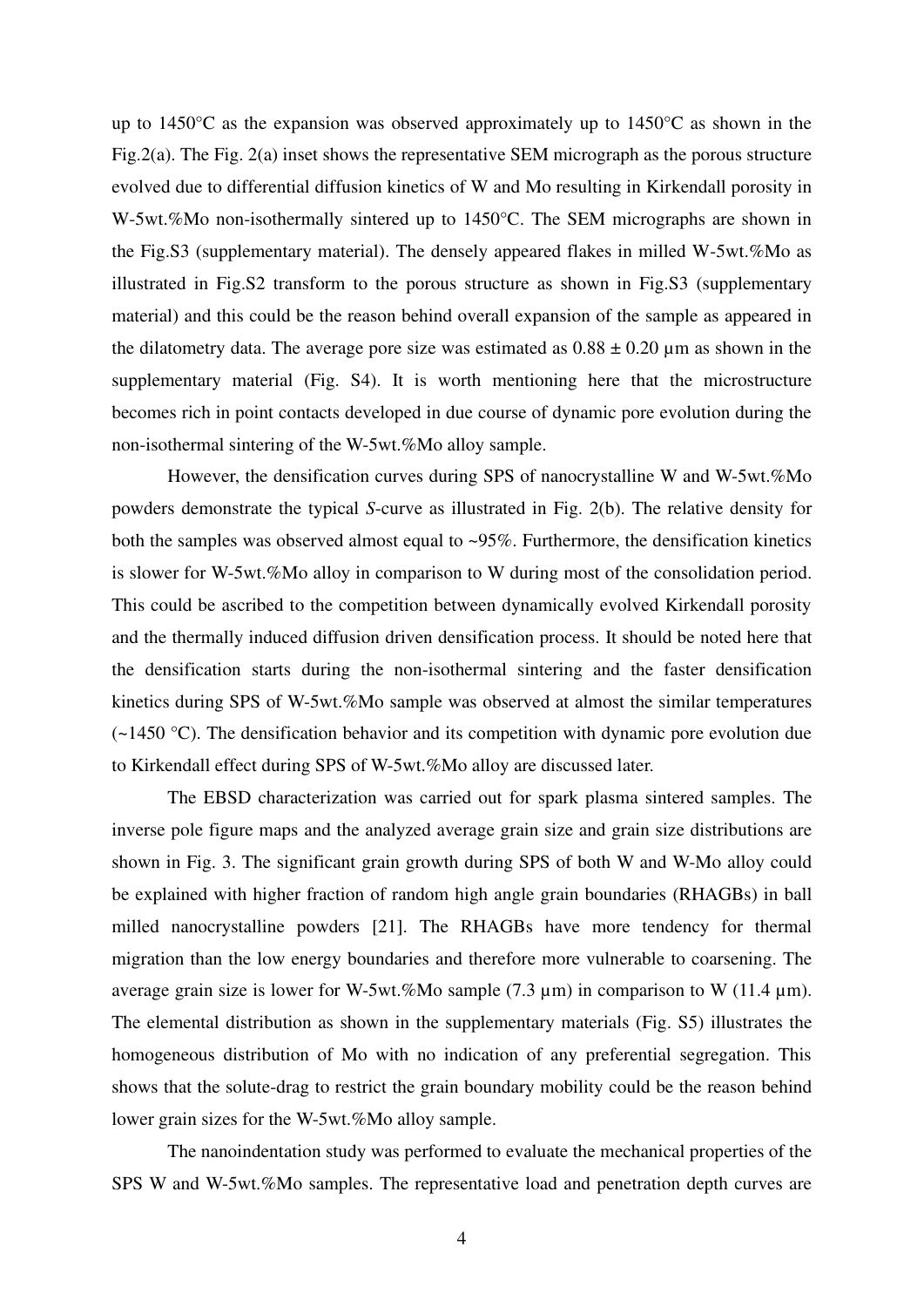illustrated as Fig. S6 in the supplementary material. The elastic modulus and hardness values were compared in Fig. S7 (supplementary material). The ascertained hardness  $6.1 \pm 0.8$  GPa and elastic modulus  $296 \pm 31$  GPa of the consolidated W-5wt.%Mo alloy sample was slightly less than that of W 7.2 $\pm$ 0.2 GPa, 350 $\pm$ 10 GPa, respectively. Further, we will be focusing on to understand the densification mechanism during SPS of W-Mo alloy.

 In general, the densification (pore closure) is massive atomic movement caused by temperature, deformation or both. Therefore, a high temperature or high pressure or both are required for the densification to occur. The electric current, temperature and stress contributed multi-faceted densification mechanisms operating during SPS are different and difficult to understand than those during conventional sintering [1]. The peculiar heating mechanisms such as Joule heating and formation of spark and plasma are responsible for the faster densification achieved in the case of SPS [22]. Joule heating is prominent heating mechanisms for the metal/alloy powders and occurs at the particle-particle contacts due to the resistance provided to the current flowing through them [5]. Thus, it is dependent on the density or porosity and nature of contacts between the powder particles. More the porosity, the higher is the probability of point contacts and so the Joule heating locations. Also, the temperature experienced at particle-particle contacts (localized temperature) may be much higher than the actual measured temperature [23]. Recently, it has been suggested that the applied current enhances the mass transport and dislocation mobility and thereby improving the plastic flow of the material during SPS [24]. It is worthy to point out here that the sintering of multi-component system prefers to reaction/homogenization over densification due to larger chemical driving forces than the capillary forces [25]. As a result, a void formation may take place.

 The above discussion has direct implications for understanding the densification behavior of W and W-5wt.%Mo powders. In the present study, it has been established through non-isothermal sintering using dilatometry (Fig. 2a) that W-5wt.%Mo shows the formation of Kirkendall porosity during sintering, while W doesn't show this phenomenon (Fig. 2a). The different atomic mobility results in higher vacancy concentration for the faster diffusing species and subsequently, the supersaturation of vacancies leads to the formation of Kirkendall voids/porosity [26]. In addition, the possibility of such pores could be increased in presence of pressure even with the equilibrium concentration of vacancies [27]. It is reported earlier that the diffusion phenomenon gets enhanced under the pulsed electric current which is typical to SPS process [28]. In the presence of an electric field, the intrinsic diffusivities of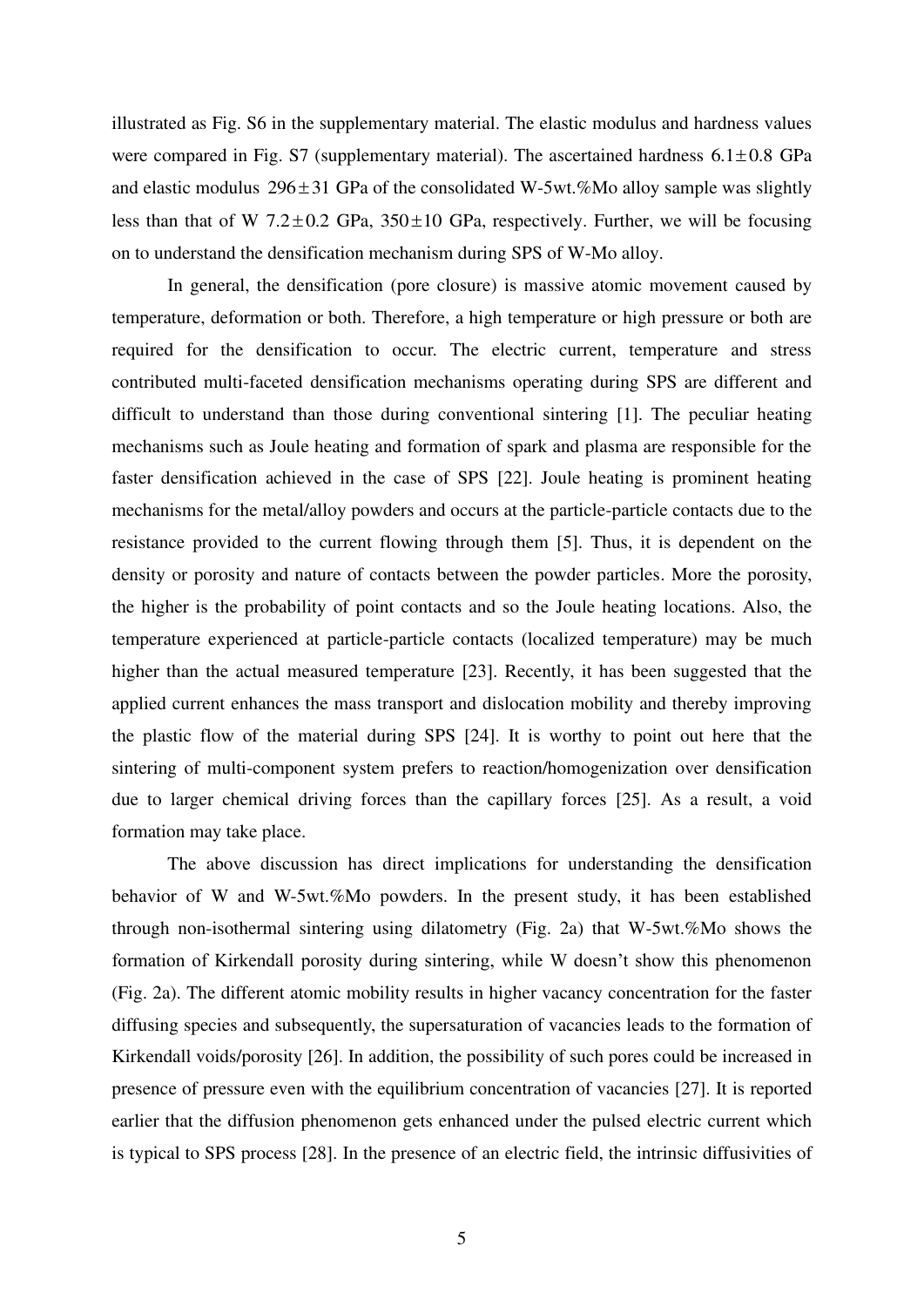elements can be significantly enhanced by orders of magnitude [29]. Thus, the formation of Kirkendall pores in W-5wt.%Mo during SPS can act as a potential site for Joule heating by increasing the localized resistance to the pulsed electric current. Thereby, a large population of Kirkendall pores induced higher localized temperature is possible in W-5wt.%Mo as compared to W. Also, during SPS the spatial temperature distribution results in improved diffusion coefficients [22,29,30]. Recently, Deng *et al* [24] have shown that the diffusion coefficient governs the densification of the powders. Thus, if we consider the Kirkendall pore of a diameter  $(R)$ , then the temperature gradient  $(PT)$  around it can be estimated using the following formula [31,32]:

$$
\nabla T \approx \frac{1}{R} \sqrt{\frac{\sigma_0 T_0 E_0^2 \Delta \tau}{2C_m \eta}}
$$
 (1)

where,  $σ_0$ -electrical conductivity,  $T_0$ -initial temperature,  $E_0$ -intensity of an electric field,  $Δτ$ time of an electric field, *C*m-the specific heat of the material, *η*-number of electric impulses. The  $∇T$  estimated for a micron size Kirkendall pore formed in W for 12:3 ms electric pulse at 1400 °C with  $E_0 \approx 5$  V/5 mm (obtained from the SPS experiment) is approximately 1064 K/ $\mu$ m i.e.  $\approx 800$  °C/ $\mu$ m.

The temperature gradient around the pores generates the vacancy gradient ( $\nabla C_v$ ) and the vacancy flux (*J*) is given by the following equation [31,32]:

$$
J = D_v \left[ \frac{k_T}{T \nabla T} - \nabla C_v \right] \tag{2}
$$

where,  $k_T$ -thermal diffusivity and  $D_v$ -diffusion coefficient of vacancies.

From Equation (2), it can be concluded that the vacancy diffusion will occur from the large to small pores leading to shrinkage of large pores as illustrated in Fig. S11 (supplementary material) [33].

 Additionally, the vacancy mediated massive unequal atomic mobility of both W and Mo during SPS leads to the annihilation of excess vacancies at sinks such as dislocations and grain boundaries. Such events could be enhanced for the starting milled powders having nanocrystalline structure and rich in defect density, in particular, the dislocation density. The annihilation of excess vacancies becomes the reason for dislocation sources and their mobility and thereby contributing towards material flow [34]. Therefore, it is believed that such vacancy annihilation phenomenon imparts plastic flow of the material during SPS.

 Thus, the scenario during sintering of W-5wt.%Mo system is more complex. There are two competing phenomena occurring, first one is the formation of Kirkendall pores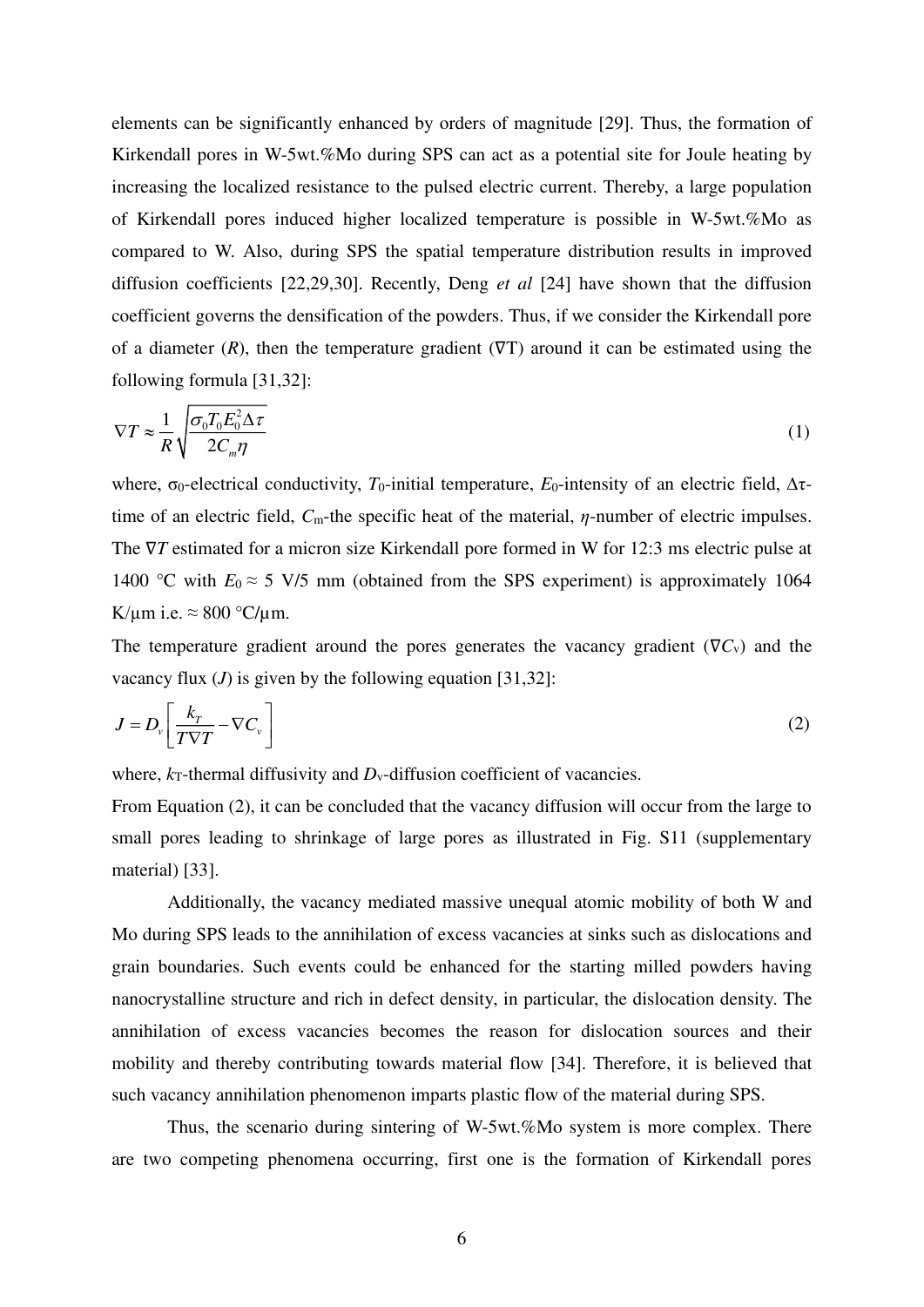increasing localized electric resistance and generate large thermal gradient ( $\nabla T \approx 800 \text{ °C/\mu m}$ ). This leads to the second phenomenon that is the shrinkage of large pores (Equation 2). In due process, the annihilation of excess vacancies aids to the plastic flow. However, it's challenging to bifurcate contributions of these phenomena. Also, simultaneous application of pressure makes it difficult to separate out these effects. The localized intensification of pressure with a higher localized temperature at the pore surface can finally result in pore closure too, thus improving the densification. It is known in the SPS literature that the simultaneous application of pressure enhances densification [1].

 Intriguingly, the formation of Kirkendall pores will increase the resistance offered to the electric current and thus to support this discussion, the resistance is calculated from densification data (Current and Voltage) obtained during SPS for W-5wt.%Mo and W powders [5]. The Fig. 4(a) shows the variation of resistance with temperature during SPS taking into consideration the instantaneous porosity (refer supplement for calculations). It is clear that W-5wt.%Mo system offers higher resistance as compared to W thus causing more Joule heat and leading to its densification. The resistance trajectory could be divided into four sub-parts. First, resistance increases slightly and becomes constant followed by a sudden decrease indicating the densification phenomena and saturates finally at the lowest value. First and second parts are typically common for both W and W-5wt.%Mo. The W-5wt.%Mo resistance trajectory saturates almost to the same value but at a temperature nearly 200 °C higher as compared to W. This could be well understood from the Fig. 4(b) where the variation of resistance with temperature is plotted with the relative density for the W-5wt.%Mo. The initial increase of resistance could be attributed to thermal effects as the density is almost constant. Subsequently, the thermal effects compete with initial stages of densification and the resistance becomes almost constant. These two stages are almost the same for both W and W-5wt.%Mo. In the third stage, the sudden linear drop is an indication of densification where the pore closure dominates over thermal effects for the resistance variation [7]. Finally, the resistance gets saturated with the densification curve.

 The above observation has its significance for systems which show Kirkendall porosity during sintering. The Kirkendall porosity is the hindrance for achieving full density during conventional sintering. However, the localized heating mechanisms in SPS can be advantageous to achieve higher density by turning these pores as potential heating sites. In addition, the plastic flow of the material is believed to be enhanced due to the annihilation of vacancies so created which aids up with other material flow mechanisms such as electromigration during SPS [35].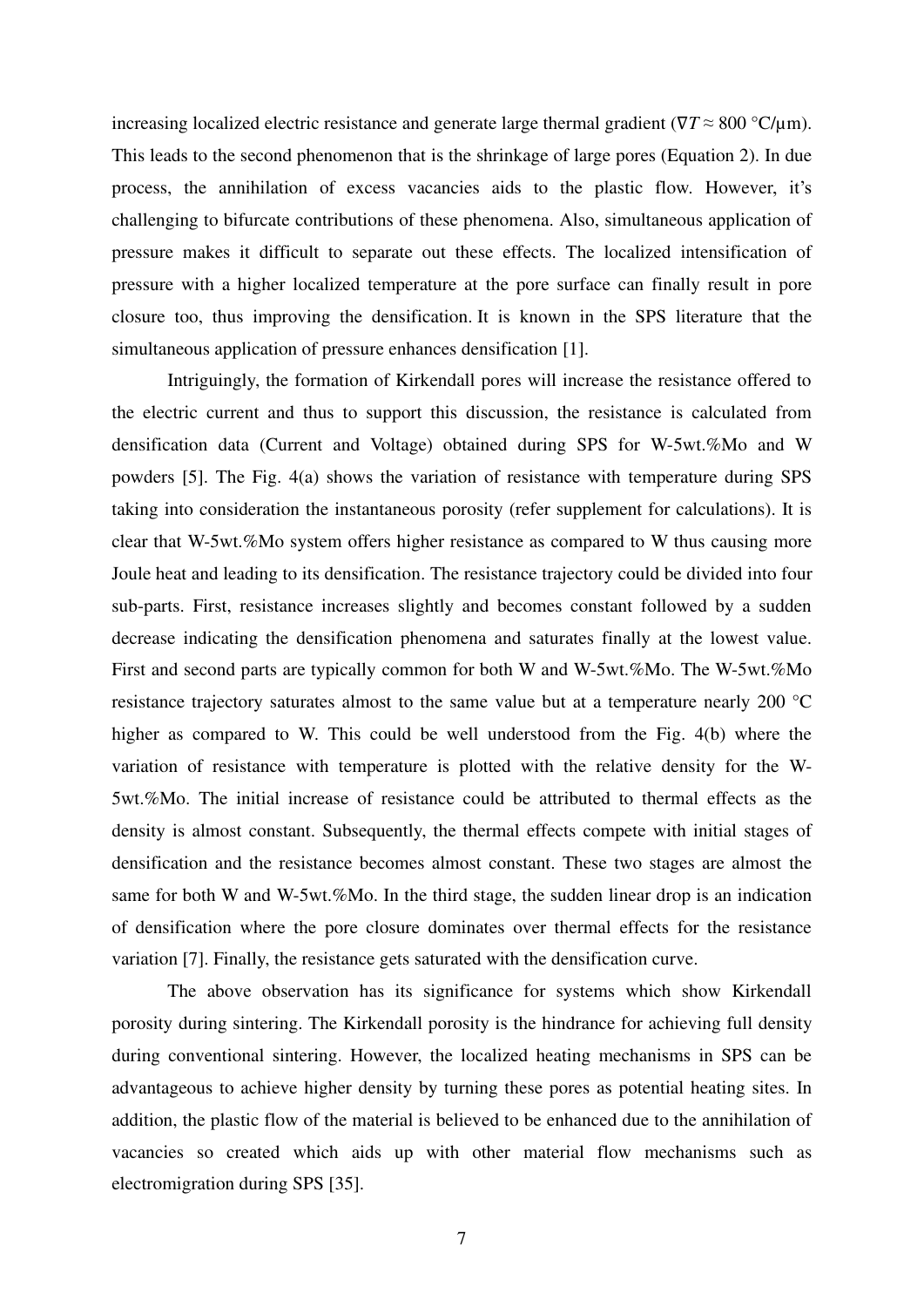In conclusion, the role of Kirkendall porosity during the sintering processes of nanocrystalline W-5wt.%Mo alloy was studied. The Kirkendall porosity induced expansion was observed during the non-isothermal sintering of W-5wt.%Mo alloy. However, the typical *S*-curve densification behavior with ~95% relative density was evidenced during the SPS. This could be explained with enhanced localized heating due to dynamic pore evolution induced increased point contacts. The study clearly shows that the systems showing the Kirkendall porosity could be consolidated using SPS.

#### **Acknowledgements:**

Ajeet K. Srivastav acknowledges the financial support from CSIR-India (via award no. 09/084(0519)2010-EMR-I).

#### **References:**

- [1] O. Guillon, J. Gonzalez-Julian, B. Dargatz, T. Kessel, G. Schierning, J. Räthel, M. Herrmann, Adv. Eng. Mater. 16 (2014) 830–849.
- [2] K. Akkiraju, S. Kashyap, A.K. Srivastav, N. Chawake, L. Bichler, B.S. Murty, J. Eur. Ceram. Soc. 37 (2017) 4973–4977.
- [3] N. Chawake, N.T.B.N. Koundinya, A.K. Srivastav, R.S. Kottada, Scr. Mater. 107 (2015) 63–66.
- [4] R. Orrù, R. Licheri, A.M. Locci, A. Cincotti, G. Cao, Mater. Sci. Eng. R Reports 63 (2009) 127–287.
- [5] N. Chawake, L.D. Pinto, A.K. Srivastav, K. Akkiraju, B.S. Murty, R.S. Kottada, Scr. Mater. 93 (2014).
- [6] Y. Fahmy, H. Conrad, Metall. Mater. Trans. A 32 (2001) 811–819.
- [7] G. Lee, E.A. Olevsky, C. Manière, A. Maximenko, O. Izhvanov, C. Back, J. McKittrick, Acta Mater. 144 (2018) 524–533.
- [8] B. Fisher, P.S. Rudman, Acta Metall. 10 (1962) 37–43.
- [9] K.N. Kulkarni, Y. Sun, A.K. Sachdev, E. Lavernia, Scr. Mater. 68 (2013) 841–844.
- [10] A.K. Srivastav, B.S. Murty, J. Alloys Compd. 536 (2012) S41–S44.
- [11] D. Dudina, B. Bokhonov, A. Mukherjee, Materials (Basel). 9 (2016) 375.
- [12] D. Balzar, H. Ledbetter, J. Appl. Crystallogr. 26 (1993) 97–103.
- [13] A.K. Srivastav, A.M. Panindre, B.S. Murty, Trans. Indian Inst. Met. 66 (2013) 409– 414.
- [14] A.K. Srivastav, J. Basu, S. Kashyap, N. Chawake, D. Yadav, B.S. Murty, Scr. Mater.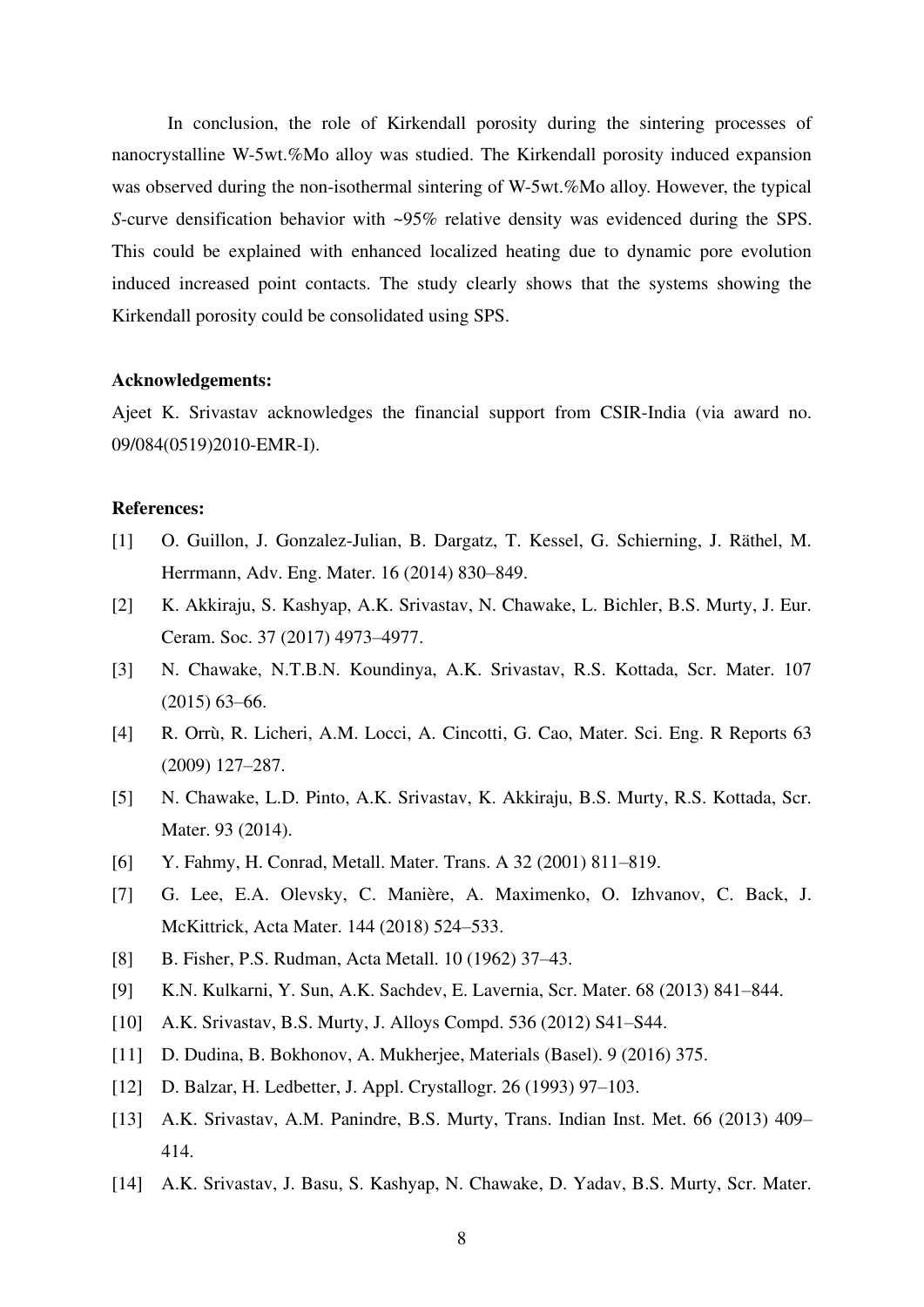115 (2016) 28–32.

- [15] W.C. Oliver, G.M. Pharr, J. Mater. Res. 7 (1992) 1564–1583.
- [16] A.K. Srivastav, N. Chawake, B.S. Murty, Scr. Mater. 98 (2015) 20–23.
- [17] A.K. Srivastav, M. Sankaranarayana, B.S. Murty, Metall. Mater. Trans. A 42 (2011) 3863–3866.
- [18] R.C. Bradt, F.V. Lenel, G.S. Ansell, Acta Metall. 14 (1966) 553–554.
- [19] W. Erley, H. Wagner, Phys. Status Solidi 6 (1971) 543–550.
- [20] W. Erley, H. Wagner, Phys. Status Solidi 25 (1974) 463–471.
- [21] D.B. Bober, A. Khalajhedayati, M. Kumar, T.J. Rupert, Metall. Mater. Trans. A 47 (2016) 1389–1403.
- [22] Z.A. Munir, D. V. Quach, M. Ohyanagi, J. Am. Ceram. Soc. 94 (2011) 1–19.
- [23] X. Song, X. Liu, J. Zhang, J. Am. Ceram. Soc. 89 (2006) 494–500.
- [24] S. Deng, R. Li, T. Yuan, S. Xie, M. Zhang, K. Zhou, P. Cao, Scr. Mater. 143 (2018) 25–29.
- [25] H.E. Exner, J. Microsc. 116 (1979) 25–37.
- [26] I. Amato, Mater. Sci. Eng. 10 (1972) 15–22.
- [27] J.A. Brinkmanf, Acta Metall. 3 (1955) 140–145.
- [28] K. Li, X. Wang, Mater. Sci. Technol. 33 (2017) 2097–2101.
- [29] Y. Sun, K. Kulkarni, A.K. Sachdev, E.J. Lavernia, Metall. Mater. Trans. A 45 (2014) 2750–2758.
- [30] G.L. Messing, A.J. Stevenson, Science (80-. ). 322 (2008) 383–384.
- [31] A.I. Raichenko, Metal. Moscow (1987) 150.
- [32] L.A. Stanciu, V.Y. Kodash, J.R. Groza, Metall. Mater. Trans. A 32 (2001) 2633–2638.
- [33] M.S. Yurlova, V.D. Demenyuk, L.Y. Lebedeva, D. V. Dudina, E.G. Grigoryev, E.A. Olevsky, J. Mater. Sci. 49 (2014) 952–985.
- [34] F. Aldinger, Acta Metall. 22 (1974) 923–928.
- [35] E. V. Aleksandrova, A.M. Ilyina, E.G. Grigoryev, E.A. Olevsky, J. Am. Ceram. Soc. 98 (2015) 3509–3517.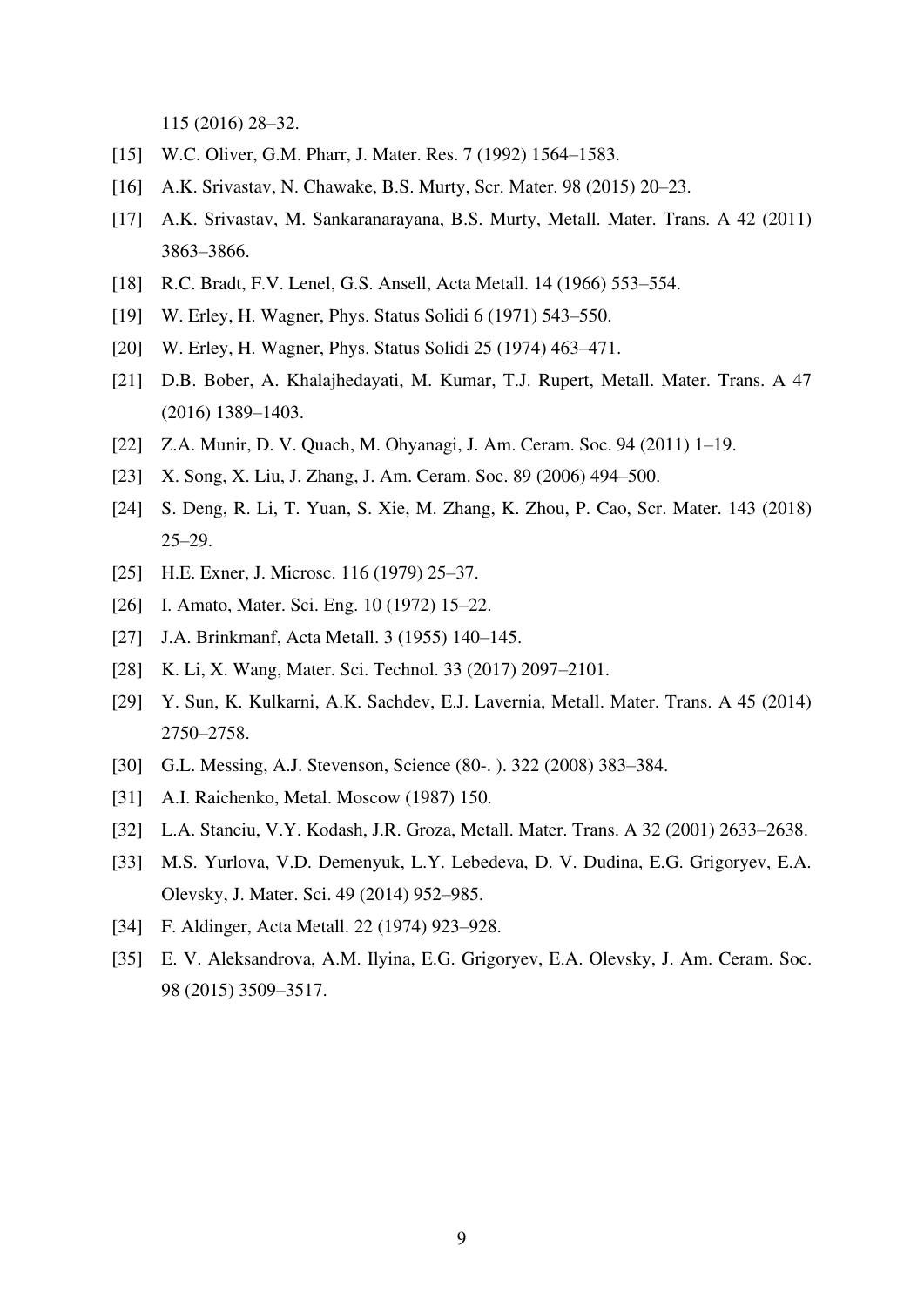### **FIGURES**



Fig. 1: (a) XRD patterns of milled W and W-5wt.% Mo powder showing broadened peak profiles in comparison to the unmilled W, and (b) magnified (211) peak indicates the alloying after the milling process, and (c) effect of milling on average crystallite size distribution using double-Voigt methodology, and (d) TEM micrograph of milled W powder corroborating the nanograin structure and size distribution as observed in XRD analysis.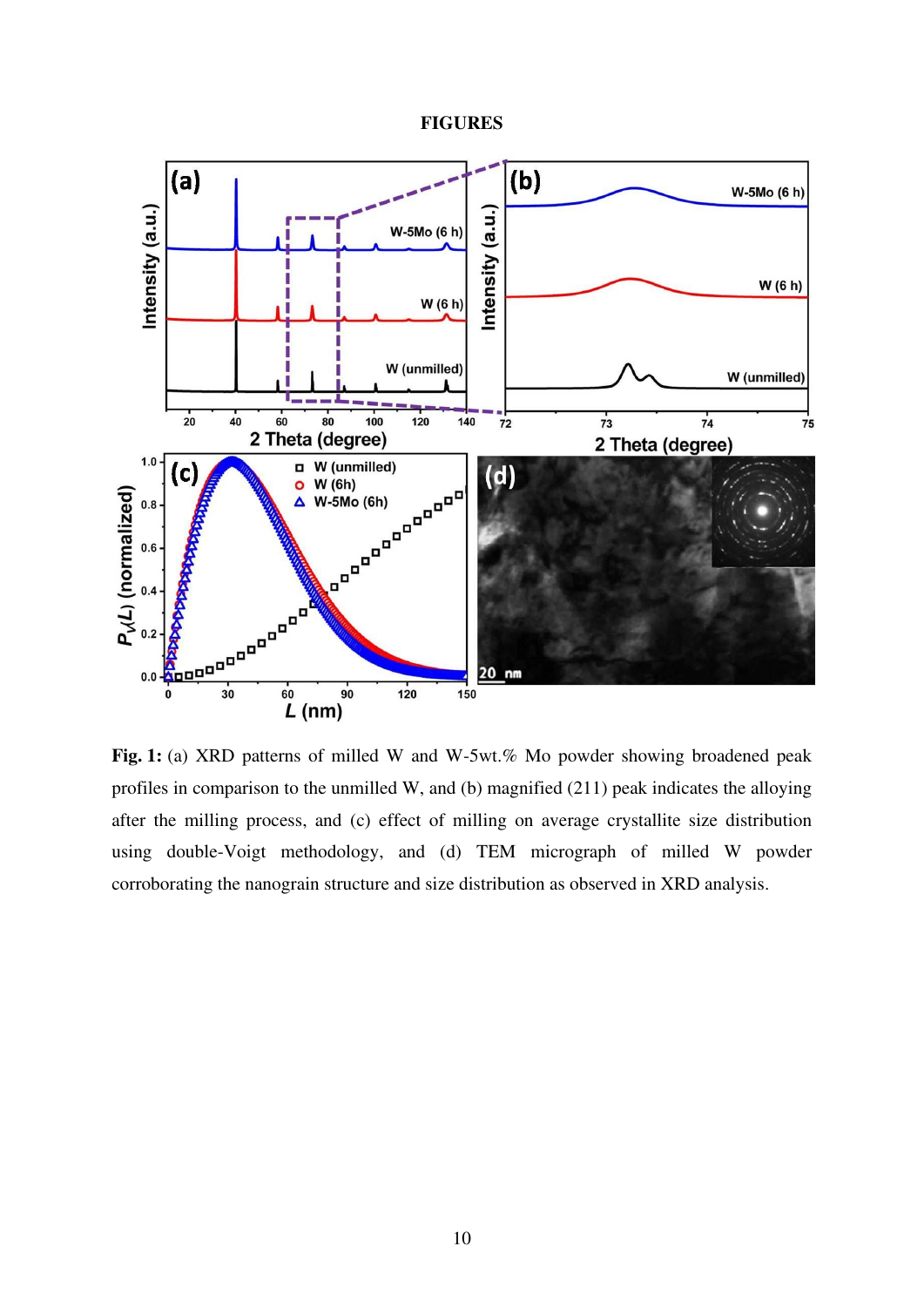

**Fig. 2:** (a) Kirkendall porosity (inset) induced expansion during non-isothermal sintering of W-5wt.% Mo in contrast to milled and unmilled W powder, and (b) relative density versus temperature showing the dense SPS W-5wt.% Mo alloy (inset) in comparison to nonisothermal sintering. The SEM in the inset shows the final microstructure of W-5wt.% Mo after (a) non-isothermal sintering up to 1450°C, and (b) SPS up to 1600°C.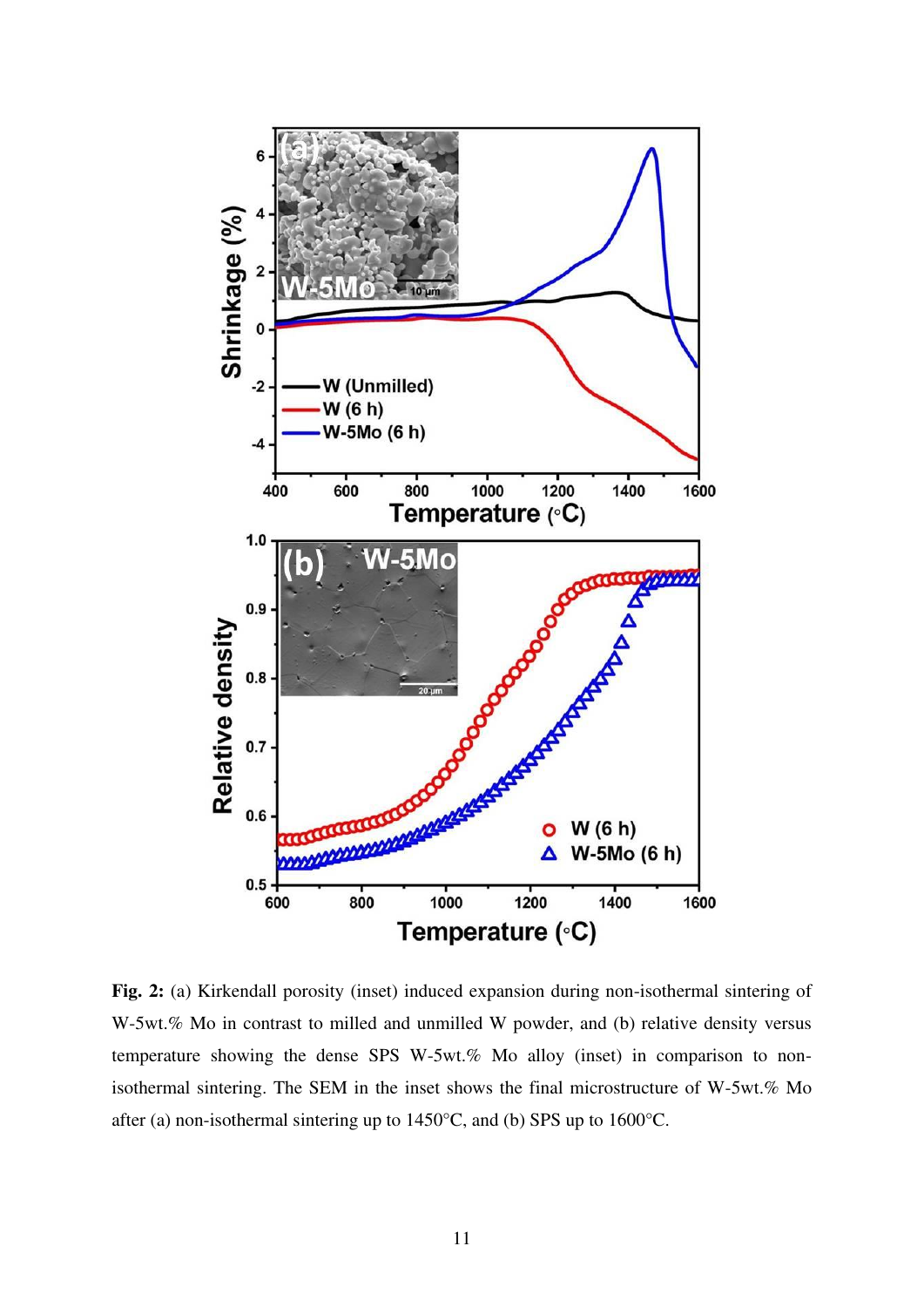

**Fig. 3:** EBSD showing grain orientation mapping of SPS W-5wt.% Mo alloy. The grain size distribution as analyzed using EBSD data indicates smaller average grain size and narrower size distribution for W-5wt.% Mo alloy in comparison to W.